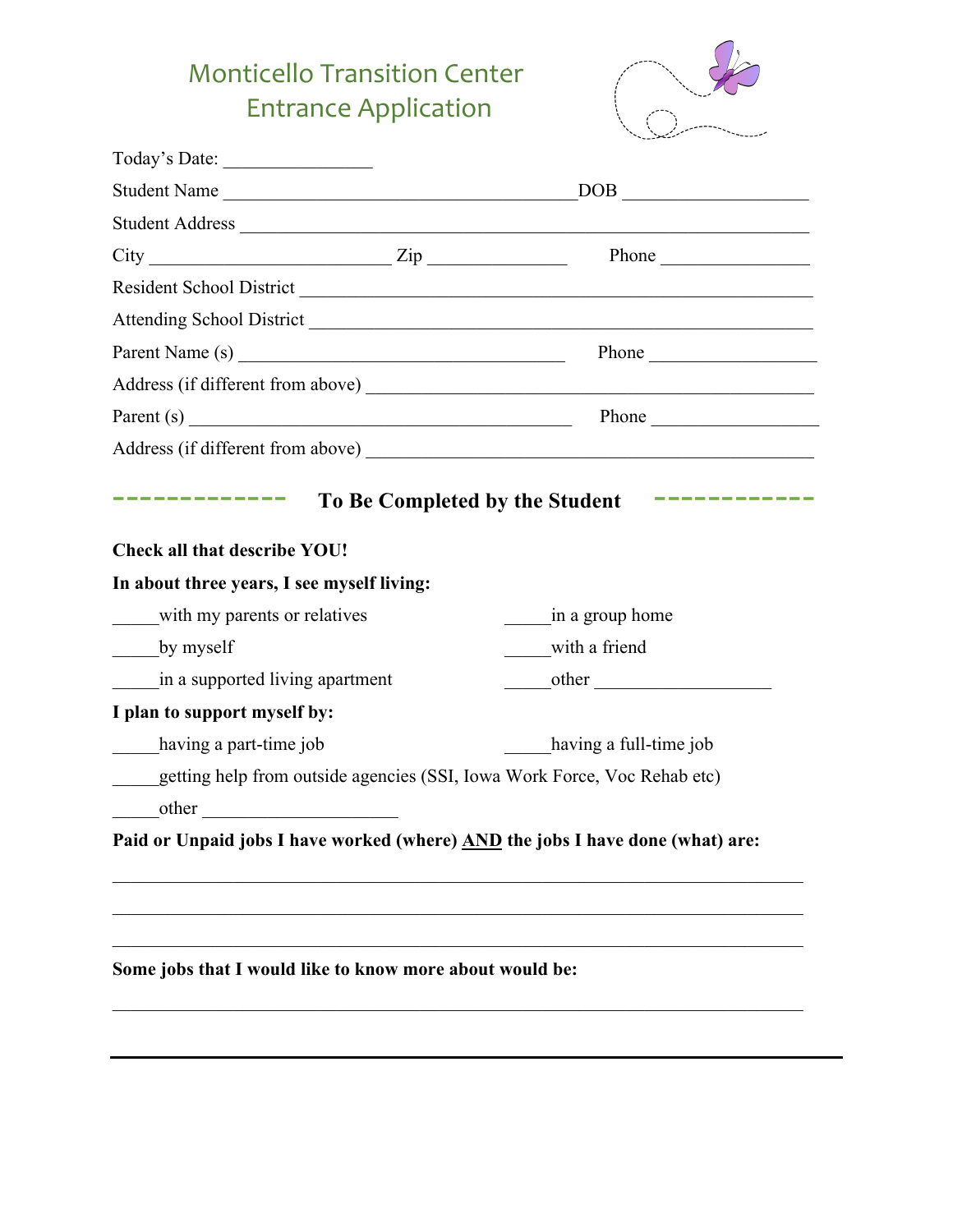| _____ | To Be Completed by the Parent and Student Together ------ |  |
|-------|-----------------------------------------------------------|--|

**1. I will have at least 4 years of high school completed at the end of this school year.** YES NO

### **2. I have been referred to adult service providers (Voc. Rehab, Social Security, County Services etc.)**

YES NO

*If yes, please select services you have been referred to or are currently receiving services from.* \_\_\_\_\_\_ County Case Management \_\_\_\_\_\_Work Place Evaluation Other (please explain in the box below)

**3. I have prior work experience through my high school.**

YES NO (if NO, skip to question 7)

# **4. If yes, I have worked (check all that apply)**

In the community The high school

### 5**. On average, how many hours did you work at the school and/or in the community in a**  school week this school year?

**6. When I worked in the high school and/or in the community I worked with:**

1 adult 1 adult 1 adult and another student

1 adult and 2 or more other students 1 adult to start and then on my own

# **7. I will be able to visit the Monticello Transition Center with my parent(s) or teacher before being accepted into the school.**

\_\_\_\_\_ YES \_\_\_\_\_ NO

#### 8**. Other supports that have worked for me, and that I might need in place to be successful at the Transition Center.**

| visual cues                          | checklists | visual schedules                 |  |
|--------------------------------------|------------|----------------------------------|--|
| assistive technology for writing     |            | assistive technology for reading |  |
| other (please list in the box below) |            |                                  |  |